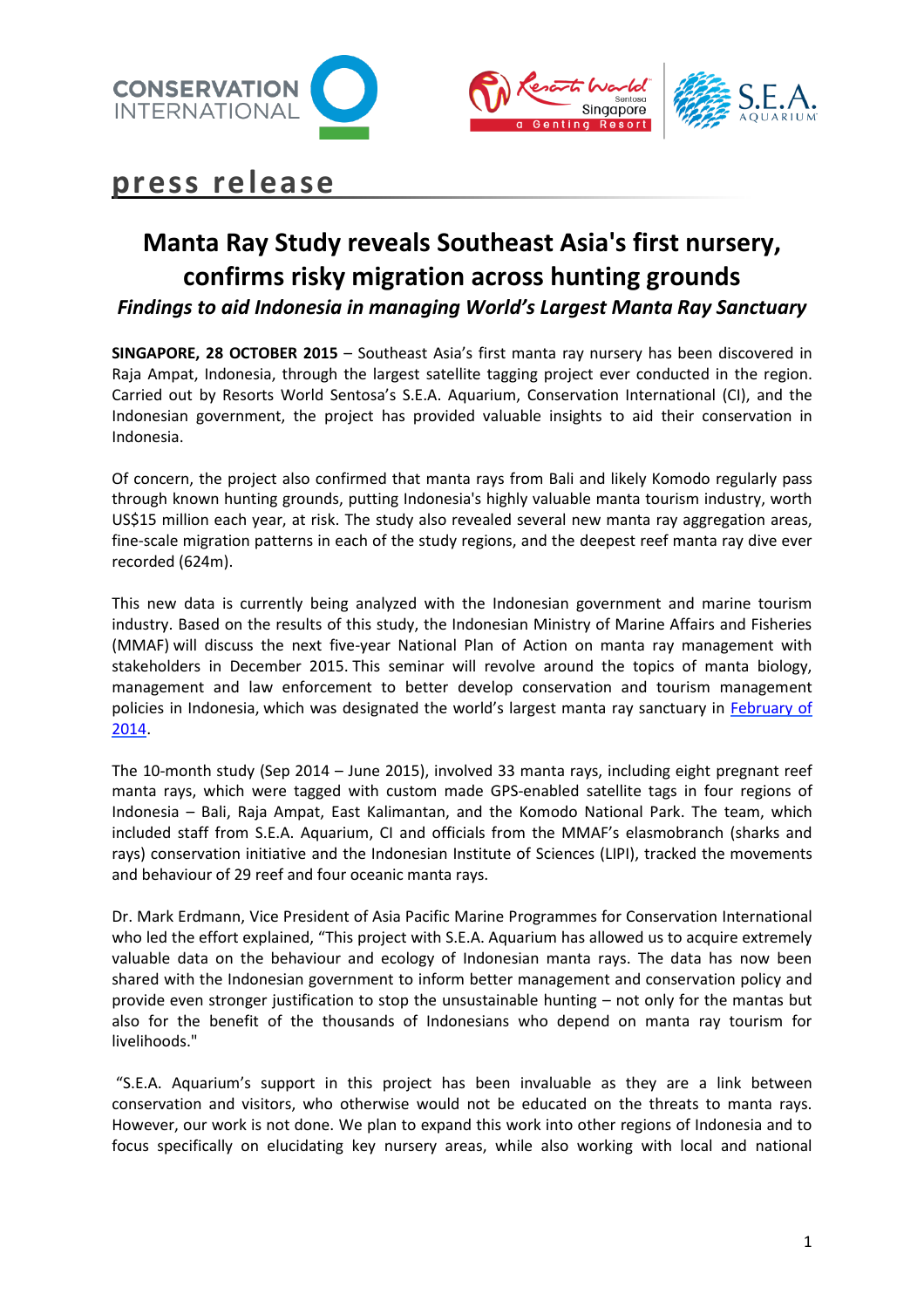



government and NGO partners to better manage and protect these economically-valuable populations," added Dr. Erdmann.

Professor Hari Eko Irianto. Director of Center for Fisheries Research and Development of the MMAF said, "The findings of this survey provide great insights to managing our manta ray sanctuary and will allow Indonesia to flourish as an ecotourism destination. We are now certain that manta rays migrate across hunting grounds and can increase enforcement in those areas accordingly. Through collaborating with local authorities and NGOs including CI, we plan to undertake continuous monitoring and surveillance to protect mantas, especially juveniles and pregnant females, and their habitats."

Mathilde Richer de Forges, Senior Manager of Conservation at Resorts World Sentosa shared, "The conservation outcomes of this collaborative project are indeed outstanding, as it will certainly benefit manta rays and the sustainable development of Indonesian communities. Marine conservation, research and education have been the key pillars of S.E.A. Aquarium and we are committed in furthering these efforts in Southeast Asia. Many people, for various reasons, are unable to see manta rays in their natural habitat. At S.E.A. Aquarium, we bridge this gap and allow large numbers of visitors to see manta rays up close, understand the threats they face, and most importantly, inspire visitors to conserve them for generations to come."

## **Southeast Asia's First Manta Nursery**

By tagging and tracking the movements of a pregnant female, as well as juvenile manta rays, the study revealed aggregations of newborns and juveniles in Wayag Lagoon in Raja Ampat, which led to the realization that the area is used by reef manta rays as a primary nursery and pupping ground. Juvenile manta rays in the nursery made occasional forays outside of the lagoon and into surrounding deeper waters, but invariably returned quickly to the safety of the shallow Wayag lagoon.

Already leading to a direct conservation action, the Raja Ampat Marine Protected Area Authority is currently instituting new regulations to curtail speedboat use within the lagoon to prevent injury and disturbance to baby manta rays, which tend to stay close to the surface and are at risk of propeller strikes from speedboats. The new regulations are expected to be implemented within the next 6 to 12 months.

#### **Stopping the Manta Ray hunt**

In Southern Indonesia, the tagging project helped confirm that mantas are regularly moving between tourism viewing areas in Bali and Komodo National Park and through regions where manta rays have been hunted in the past. The team recorded one manta ray that swam between South Bali, Nusa Penida, Lombok and Western Sumbawa. Similar (but opposite) movements by several other manta rays tagged in Komodo, which swam westward into Sumbawa waters and towards Bali further supported this pattern.

Manta movements between Bali and Komodo had previously been documented through photographic identification work by local environmental organizations. The current tagging project complements and reinforces this evidence - having further detailed the routes taken by the manta rays - and highlighted that they were moving across known hunting grounds in South Lombok and off Southern Sumbawa. This data provides compelling evidence for the government to increase enforcement efforts in these regions to stop manta ray hunting, in line with the 2014 national law protecting all manta rays in Indonesian waters.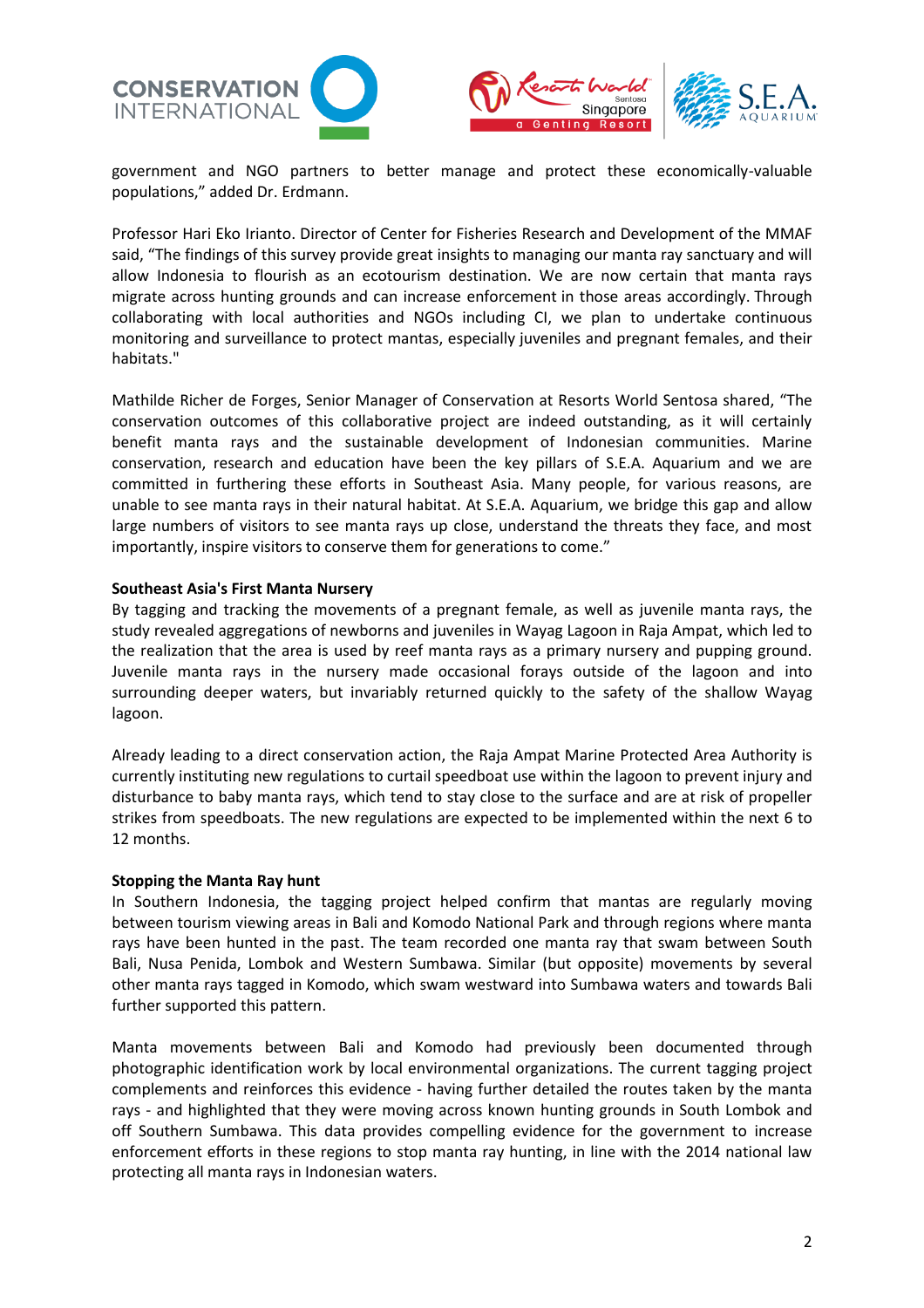





## **Need for Conservation**

Both species of manta rays are hunted for their gill plates, which are used in traditional Chinese medicine despite the lack of evidence on their efficacy. Manta rays are exceedingly vulnerable to overfishing due to their low population numbers, slow growth and reproduction, which more closely resembles that of humans than most other fish. Individuals can live for 50 years or more, and take eight to 10 years to mature. They normally give birth to a single pup once every two to five years after a 12-month gestation period.

According to a study by [O'Malley et al \(2013\)](http://journals.plos.org/plosone/article?id=10.1371/journal.pone.0065051), one manta ray is worth US\$1million in tourism value over its lifetime, versus US\$40-\$500 if it is hunted and sold for its body parts.

Manta-focused tourism is now providing important benefits to local communities in all four of the tagging study regions. Community members now hold these gentle giants in high esteem, and are strongly committed to their protection. Some villages have even adopted the manta as their local icon. In Raja Ampat, for example, a large manta statue has been erected at Arborek village's entrance, in honour of the marine creatures that have provided the community with better livelihoods.

- END -

## **Manta Ray Fast Facts**

Size: Reef mantas up to 5m in wingspan, Oceanic mantas up to 8m Lifespan: At least 50 years Diet: Zooplankton Feeding method: Filter feeding with their gill plates Reproduction: Averaging one pup every 2-5 years. Colors: "Chevron" individuals have black backs and a white underside with black markings, while "Melanistic" individuals are black all over (with occasional white markings on belly) Good to know:

- Scientists only confirmed there are two species of manta ray in our region, reef and oceanic, in 2009.
- Manta rays are one of the most intelligent species of fish, with the largest brain to body mass ratio of any fish. They are believed to be able to recognize individual divers by sight.
- Each manta ray's colouration is unique and can be identified by the pattern on its underside – like a human's fingerprint.
- Manta rays are harmless. They do not have a barb on their tail and cannot sting.